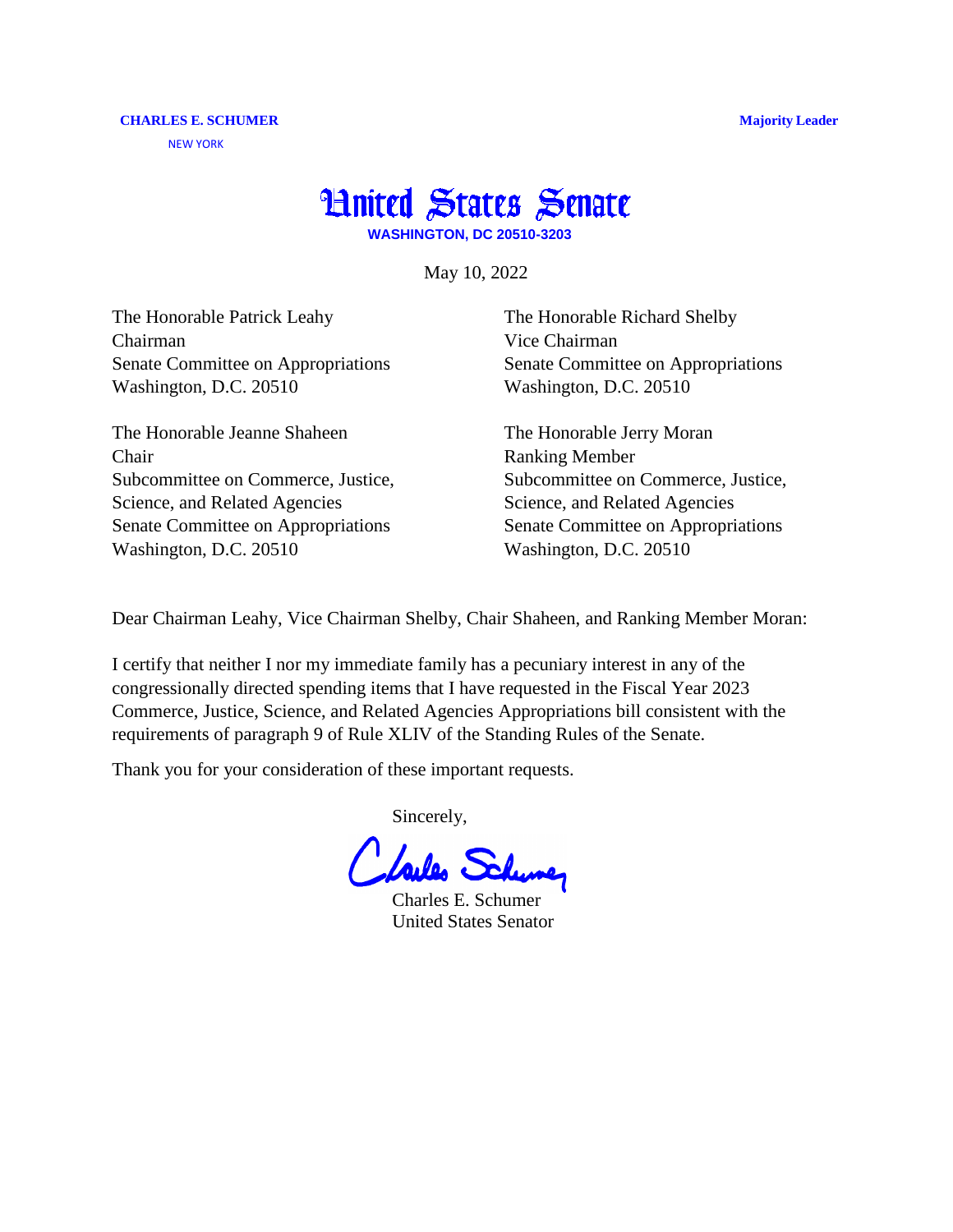## **Schumer, Charles(D-NY) Commerce, Justice and Science Congressionally Directed Spending Requests**

| <b>Recipient</b><br><b>Name</b>                             | <b>Project Purpose</b>                                                                                                                                                                                                                                                                                                                                                                                                                                                                                                                                                                                                                                                                                                                                                                                                                                                                                                                                                                                                                                                                                                                                                                               | <b>Project</b><br>Location | <b>Amount</b><br><b>Requested</b><br>(5000) |
|-------------------------------------------------------------|------------------------------------------------------------------------------------------------------------------------------------------------------------------------------------------------------------------------------------------------------------------------------------------------------------------------------------------------------------------------------------------------------------------------------------------------------------------------------------------------------------------------------------------------------------------------------------------------------------------------------------------------------------------------------------------------------------------------------------------------------------------------------------------------------------------------------------------------------------------------------------------------------------------------------------------------------------------------------------------------------------------------------------------------------------------------------------------------------------------------------------------------------------------------------------------------------|----------------------------|---------------------------------------------|
| University at<br>Albany, State<br>University of<br>New York | The requested funds will enable the Ion Beam Laboratory (IBL) to<br>enhance its ion beam irradiation and implantation services to researchers<br>in academia, industry, and federal agencies. The IBL plans to expand its<br>capabilities by (i) upgrading the vacuum, control, and measurement<br>systems of the 4 MeV accelerator (the Dynamitron), (ii) designing and<br>building a low energy ion implant accelerator to simulate the impact of<br>Solar winds on material and devices used in space vehicles and satellites,<br>and (iii) purchasing an X-ray Fluorescence Spectrometer for atomic-level<br>material analysis to study the impact of ion implantation on<br>semiconductor wafers and better support advance technology<br>development and prepare the industry for the next generation of the<br>technological revolution in advanced chip manufacturing.                                                                                                                                                                                                                                                                                                                       | Albany NY                  | \$520                                       |
| University at<br>Albany, State<br>University of<br>New York | The University at Albany, State University of New York (UAlbany)<br>requests \$2,100,000 to continue and expand work on a dedicated Vertical<br>Sensing Evaluation Initiative in New York to study the planetary<br>boundary layer, which is one of the next frontiers of weather and climate<br>science that must be advanced to better predict and understand climate<br>change and extreme weather events. This effort also has direct relevance<br>to wind strength measurements needed in New York's inland and coastal<br>regions for both the siting of new wind energy generation installations as<br>well as real-time monitoring for load forecasts that are needed to<br>facilitate integration of increasing amounts of wind and solar energy<br>power onto state and regional electric grids.                                                                                                                                                                                                                                                                                                                                                                                           | Albany County<br><b>NY</b> | \$2,100                                     |
| The Bronx<br>Defenders                                      | Our request seeks support to build on our existing model of holistic<br>representation to further transform the criminal justice landscape by<br>creating representation earlier in the process and extending advocacy<br>beyond the length of representation. Funding for this initiative will invest<br>in advocates that can help the most marginalized among us navigate the<br>complexities of system involvement even prior to the start of a criminal<br>case and long after a person's case is resolved and their sentence<br>completed. This innovative project will not only help the lives of<br>thousands of New Yorkers but will serve as another example to the nation<br>of how public defenders can and should be a critical part of the larger<br>fight for justice.                                                                                                                                                                                                                                                                                                                                                                                                                | <b>Bronx NY</b>            | \$265                                       |
| 67th Precinct<br>Clergy<br>Council, Inc.                    | Funds will be used for program operations, staff salaries, rent/lease,<br>equipment, staff training, conflict mediation training, mental health<br>counseling, stipends for participants, and vehicle maintenance.                                                                                                                                                                                                                                                                                                                                                                                                                                                                                                                                                                                                                                                                                                                                                                                                                                                                                                                                                                                   | Brooklyn NY                | \$1,000                                     |
| New York City<br>College of<br>Technology,<br><b>CUNY</b>   | The New York City College of Technology (City Tech) seeks funding to<br>launch the Urban Climate and Sustainability Research Center (UCSRC) to<br>engage faculty, students, the community, stakeholders, and policy<br>makers in fundamental and applied urban climate change and<br>sustainability research projects. It will directly benefit the community by<br>providing "top-down" and "bottom-up" state-of-the-art climate change<br>adaptation, resilience strategies and solutions. Due to its unique<br>geographical location, the urban-coastal region of New York City has been<br>impacted by climate variability and change that have been evidenced in<br>climate hazards such as sea level rise, coastal flooding, heat waves and<br>other extreme events. The impacts of these climate hazards have not<br>been equally distributed among and across the City's diverse<br>demographics. As part of its activities, the UCSRC will investigate the type<br>and magnitude of these inequities, to inform creation of the strategies<br>and the solutions for ameliorating discrepancies and unequal treatment,<br>particularly for the most vulnerable populations of city-dwellers. | Brooklyn NY                | \$1,460                                     |
| St. Nicks<br>Alliance                                       | The North Brooklyn Anti-Violence Initiative is a multipronged approach to<br>address conditions contributing to local violence. The coalition of local<br>groups will provide opportunities for education, employment, access for<br>safe and stable housing and alternative activities for young people to<br>make the streets safer for residents.                                                                                                                                                                                                                                                                                                                                                                                                                                                                                                                                                                                                                                                                                                                                                                                                                                                 | Brooklyn NY                | \$1,000                                     |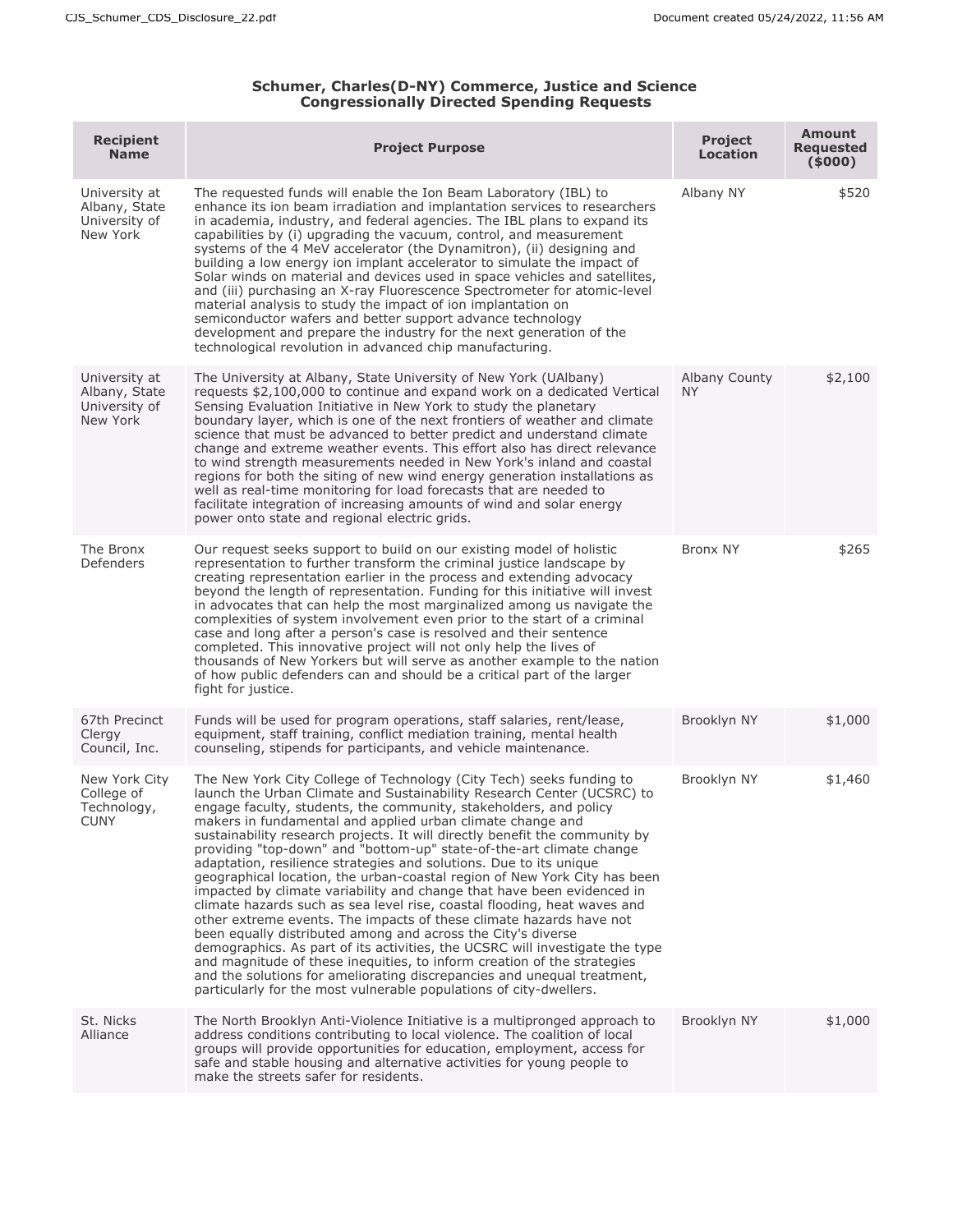| Kings Against<br>Violence<br>Initiative, Inc. | KAVI, working in partnership with Karna, LLC and the hospital-based<br>intervention programs (HVIPs) at Lincoln and Harlem Hospitals, seeks<br>funding to establish the Center of Expertise for Hospital-based Violence<br>Intervention Programs. This statewide initiative will leverage the<br>experience and expertise of several Health + Hospital Corportation HVIPs<br>to develop HVIP models to support the adaptation, replication, and<br>implementation of effective violence intervention programs in hospitals<br>throughout New York City and State.                                                                                                                                                                                                                                                                                                                                                                                                                                                                                                                             | Brooklyn NY                                                       | \$1,050 |
|-----------------------------------------------|-----------------------------------------------------------------------------------------------------------------------------------------------------------------------------------------------------------------------------------------------------------------------------------------------------------------------------------------------------------------------------------------------------------------------------------------------------------------------------------------------------------------------------------------------------------------------------------------------------------------------------------------------------------------------------------------------------------------------------------------------------------------------------------------------------------------------------------------------------------------------------------------------------------------------------------------------------------------------------------------------------------------------------------------------------------------------------------------------|-------------------------------------------------------------------|---------|
| Kings Against<br>Violence<br>Initiative, Inc. | "Kings Against Violence Initiative (KAVI), working in partnership with<br>community violence intervention programs, capacity-building assistance<br>partners, and experts in violence interventions, public health, and<br>Restorative Justice, seeks to continue conducting the NYS Center for<br>Strengthening Community Violence Intervention Programs (SCVIP), a<br>statewide initiative to strengthen the infrastructure and capacity of small<br>community violence intervention programs (CVI), hospital-based violence<br>intervention programs (HVIPs), and community-based organizations<br>(CBOs) working in violence prevention to increase their effectiveness in<br>providing violence intervention services.<br>During its second year, the SCVIP will increase the delivery of training<br>and technical assistance to upstate NY CVI/HVIPs/CBOs, with a particular<br>focus on building their capacity in effectively utilizing evidence-based<br>interventions, best practices, Trauma-informed Care, Restorative Justice,<br>Healing Circles, Anti-Racist Care, and more." | Brooklyn NY                                                       | \$905   |
| Kings Against<br>Violence<br>Initiative, Inc. | The Brooklyn Institute to End Gun Violence, proposed by KAVI, will serve<br>as a central coordinating center for community violence intervention<br>programs (CVIs) and community-based organizations (CBOs) conducting<br>violence prevention and interruption programs, throughout the borough<br>of Brooklyn in order to maximize the impact and outcomes of funding and<br>support. By coordinating the work of CVIs/CBOs, the Institute will<br>leverage their work for greater impact while also providing resources,<br>partnerships, and mini-grants to strengthen their operations,<br>management, program delivery, and build sustainability by acquiring new<br>funding.                                                                                                                                                                                                                                                                                                                                                                                                           | Brooklyn NY                                                       | \$1,100 |
| Rensselaer<br>Polytechnic<br>Institute        | This proposal will include capital funding to acquire critical<br>instrumentation to support the fabrication and characterization of leading<br>edge microelectronics materials, devices and integrated systems. In<br>addition to supporting in-house research and education within Rensselaer<br>Polytechnic Institute, the equipment will be accessible to external users,<br>both academic and industrial. Envisioned as part of this program, is a<br>wide bandgap research corridor that builds upon the legacy of the NYS<br>Power Electronics Manufacturing Consortia. Required equipment funded<br>by this grant will include an ion nano-fabrication system, a laser<br>annealing system, a low pressure semiconductor growth system, an<br>ellipsometer, a profilometer and a digital microscope.                                                                                                                                                                                                                                                                                  | Capital<br>District /<br>Rensselaer<br>County / Troy<br><b>NY</b> | \$4,125 |
| Faith in New<br>York                          | Faith in New York (FINY) aims to use congressional funding provided<br>through the ARP Bill to 1) train 10 clergy and community leaders on<br>preventative public safety measures to reduce violence in our<br>neighborhoods, particularly among a) Youth (16 - 25), b) Formerly<br>Incarcerated Returning Citizens, and c)Black, Latinx, and Immigrant<br>Communities while 2) conducting research on community concerns and<br>program impact.                                                                                                                                                                                                                                                                                                                                                                                                                                                                                                                                                                                                                                              | Corona NY                                                         | \$300   |
| Croton on<br>Hudson Police<br>Department      | The Croton-on-Hudson Police department is seeking funding to purchase<br>body cameras for each officer, as well as dash cameras for three patrol<br>vehicles that are used on a daily basis. We are also seeking funding for a<br>cloud-based system for data storage.                                                                                                                                                                                                                                                                                                                                                                                                                                                                                                                                                                                                                                                                                                                                                                                                                        | Croton on<br>Hudson NY                                            | \$189   |
| Scott J. Beigel<br>Memorial Fund              | For the 2022 calendar year, the Scott J. Beigel Memorial Fund (The Fund)<br>requests \$356,500 to continue building upon its successful track record of<br>providing safe, secure, and nurturing opportunities to 250 youth affected<br>by gun violence living within at-risk, lower-to-moderate income<br>communities throughout the Bronx, New York.                                                                                                                                                                                                                                                                                                                                                                                                                                                                                                                                                                                                                                                                                                                                        | Dix Hills NY                                                      | \$367   |
| City of Fulton<br>Police<br>Department        | We are looking to initiate a door to door community policing project<br>which will allow community members and citizens direct access to officers<br>to voice their concerns. The funds received will cover the overtime cost to<br>have two officers several times a week be assigned to this as we are<br>unable to address the same concern by our regular patrol division.                                                                                                                                                                                                                                                                                                                                                                                                                                                                                                                                                                                                                                                                                                                | Fulton NY                                                         | \$60    |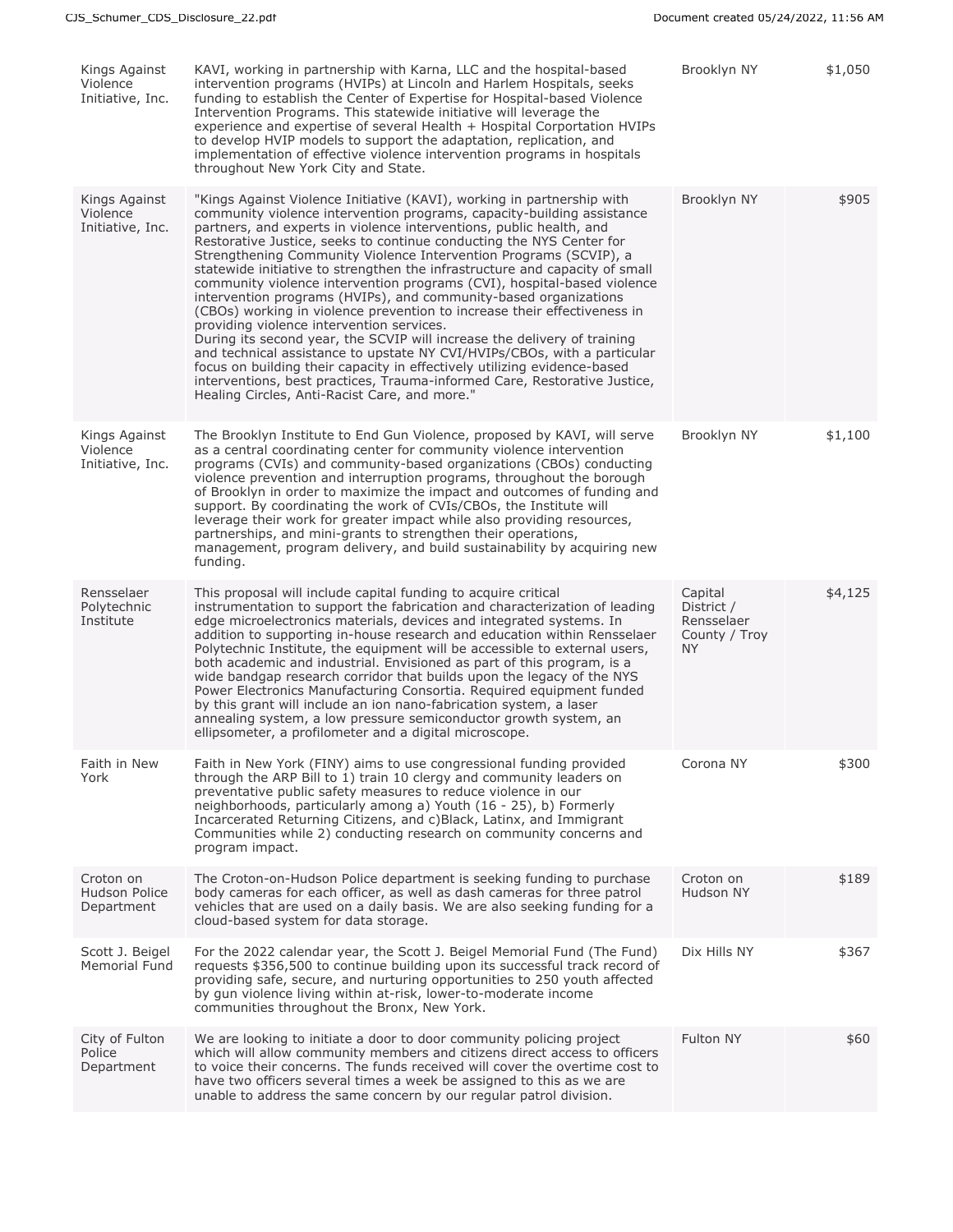| Livingston<br>County                                   | This Project would be procurement, training and deployment of a virtual<br>law enforcement training simulator. This simulator would place police<br>officers in real world scenarios that focus on de-escalation, less lethal<br>options, community engagement and officer wellness highlighting<br>positive outcomes and preservation of life.                                                                                                                                                                                                                                                                                                                                                                                                                                                                                                                                                                                                          | Geneseo NY    | \$150   |
|--------------------------------------------------------|----------------------------------------------------------------------------------------------------------------------------------------------------------------------------------------------------------------------------------------------------------------------------------------------------------------------------------------------------------------------------------------------------------------------------------------------------------------------------------------------------------------------------------------------------------------------------------------------------------------------------------------------------------------------------------------------------------------------------------------------------------------------------------------------------------------------------------------------------------------------------------------------------------------------------------------------------------|---------------|---------|
| The Woman's<br>Opportunity<br>Rehabilitation<br>Center | Funds will be used to provide services for women and girls who are<br>justice involved in the Nassau County Court system and the Nassau<br>County Juvenile Detention Center. Our program will address the needs of<br>domestic violence and human trafficking survivors through relocation<br>services and provide educational/vocational and mentoring for justice<br>involved women and girls.                                                                                                                                                                                                                                                                                                                                                                                                                                                                                                                                                         | Hempstead NY  | \$637   |
| City of Hornell                                        | The City of Hornell Police Department is requesting funding for twelve<br>security cameras to replace the failing outdated community cameras.                                                                                                                                                                                                                                                                                                                                                                                                                                                                                                                                                                                                                                                                                                                                                                                                            | Hornell NY    | \$34    |
| Community<br>Capacity<br>Development                   | This proposal would fund Project Human Justice & Healing: an on-going,<br>integrated, collaborative effort to provide 1) Direct services, 2) Technical<br>assistance and 3) Community Engagement Support for communities<br>identified through Community Capacity Development's Human Justice<br>Network. Requested funds would provide additional personnel,<br>equipment, supplies, contractual support, training, technical assistance,<br>and information systems to support Community Capacity Development's<br>existing network of human justice and healing sites.                                                                                                                                                                                                                                                                                                                                                                                | Jamaica NY    | \$2,000 |
| City of<br>Middletown                                  | The City of Middletown seeks to expand the use of surveillance camera<br>and license plate reader technology that is currently in use by law<br>enforcement to monitor and investigate criminal activity. There have<br>been significant advancements in the field of surveillance technology that<br>assists police agencies in streamlining their operations, increasing the<br>efficiency and effectiveness of police officers out in the field. Additionally,<br>the City of Middletown would like to provide a dedicated secure storage<br>location for the processing and storage of evidence, as our current<br>facilities are limited for space. Through the addition of new surveillance<br>technology and expanded facilities for the storage and processing of<br>police evidence, the City of Middletown is confident that we can continue<br>to provide a safe community for residents, business owners, and anyone<br>who visits our city. | Middletown NY | \$300   |
| Getting Out<br>and Staying<br>Out, Inc.<br>(GOSO)      | Requested funds will be used to develop family therapy programming for<br>family members of victims of violent crime and for families of young<br>people at risk of gang involvement in the East Harlem neighborhood of<br>New York City.                                                                                                                                                                                                                                                                                                                                                                                                                                                                                                                                                                                                                                                                                                                | New York NY   | \$200   |
| One Hundred<br>Black Men of<br>NY.                     | The funds requested are to continue and scale the The One Hundred<br>Black Men Business and Entrepreneurship Centers in what OHBM is calling<br>Phase II.                                                                                                                                                                                                                                                                                                                                                                                                                                                                                                                                                                                                                                                                                                                                                                                                | New York NY   | \$6,000 |
| American<br>Museum of<br>Natural History               | The American Museum of Natural History (AMNH) requests federal<br>community project funding to help create the Museum's next Space<br>SExhibit in the AMNH Hayden Planetarium. This new show will leverage a<br>powerful visualization tool called OpenSpace, an exciting next-generation<br>open-source software for visualizing data in real time that AMNH<br>developed-and continues to enhance and expand on-in close partnership<br>with NASA. Using real NASA mission data, OpenSpace renders<br>awe-inspiring three-dimensional models of the cosmos. Additionally, the<br>free OpenSpace software is available for use by AMNH and other<br>institutions to produce live programs that delve deeper into topics<br>covered in the Space Show, amplifying its educational impact.                                                                                                                                                                | New York NY   | \$1,500 |
| ALIGN: The<br>Alliance for a<br>Greater New<br>York    | ALIGN will use the requested funds to support our work uniting key<br>stakeholders in labor, environmental justice, and community-based<br>organizations around developing and winning equity provisions for<br>offshore wind (OSW), alongside a model for community benefits<br>agreements that will ensure that OSW projects are built with union labor<br>with a local hire provision that benefits disadvantaged impacted<br>communities.                                                                                                                                                                                                                                                                                                                                                                                                                                                                                                            | New York NY   | \$40    |
| Columbia<br>University                                 | We request \$2,950,000 be directed to the Agricultural Modeling<br>Intercomparison and Improvement Project (AgMIP) at Columbia<br>University's Center for Climate Systems Research (CCSR). These funds<br>will enable AgMIP to work with New York City's Watershed Agricultural<br>Council (WAC) to help respond to recommendations by the National<br>Academy of Sciences to develop a climate action plan for agriculture that<br>clearly defines potential impacts, proposes actions to mitigate those<br>impacts, and devises an adaptation strategy that ensures that agriculture<br>does not contribute disproportionally to water quality degradation.                                                                                                                                                                                                                                                                                            | New York NY   | \$2,950 |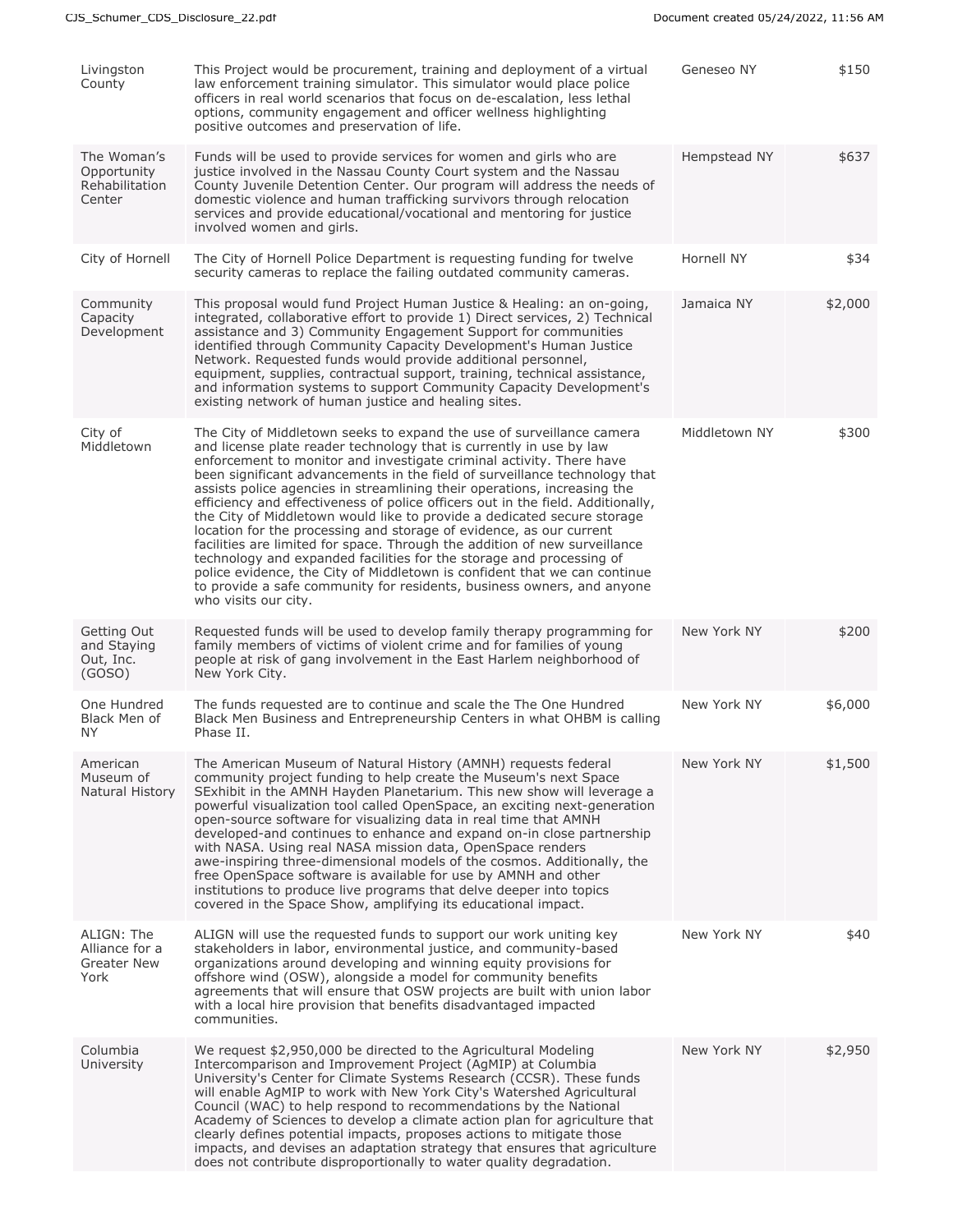| Hudson River<br>Park Trust                        | The Hudson River Park Trust is requesting funding to research the<br>environmental benefits of marine habitat enhancement features being<br>installed at the Gansevoort Peninsula and to provide hands-on<br>educational programming and stewardship for NYC communities and<br>students.                                                                                                                                                                                                                                                                                                                                                                                                                                         | New York NY        | \$750   |
|---------------------------------------------------|-----------------------------------------------------------------------------------------------------------------------------------------------------------------------------------------------------------------------------------------------------------------------------------------------------------------------------------------------------------------------------------------------------------------------------------------------------------------------------------------------------------------------------------------------------------------------------------------------------------------------------------------------------------------------------------------------------------------------------------|--------------------|---------|
| Hudson River<br>Park Trust                        | The Hudson River Habitat Enhancement Project is a large-scale<br>restoration initiative designed to diversify and enrich Hudson River Park's<br>550-acre state-designated Estuarine Sanctuary through the deployment of<br>submerged habitat features and millions of oysters. A crucial part of the<br>project will include scientific monitoring to determine which enhancement<br>techniques provide the greatest ecological uplift and conditions for<br>successful reef generation, informing future restoration projects at other<br>locations including across the region. This research is critical to identifying<br>nature-based methods of making hardened shorelines more resilient in<br>the face of climate change. | New York NY        | \$750   |
| The Arc Wayne                                     | This request is for the funds to purchase and install a camera security<br>system to monitor activities on and around the Arc Wayne's main campus<br>in Newark, Wayne County.                                                                                                                                                                                                                                                                                                                                                                                                                                                                                                                                                     | Newark NY          | \$162   |
| Riverkeeper,<br>Inc.                              | Funds will be used to create a Publicly Accessible, Mobile-Friendly Water<br>Quality Web Portal in order to inform climate-resilient water quality<br>improvements.<br>The proposed new portal would be an open source data aggregator,<br>combining Riverkeeper's data from the Hudson and tributaries, with other<br>datasets that provide insight to changing conditions and the health of our<br>waterways, such as beach data collected by the NYS Department of<br>Health, and public access information provided by NYS Parks.                                                                                                                                                                                             | Ossining NY        | \$250   |
| City of Fulton<br>Police<br>Department            | The funds for this project will go towards a TruNarc System, a Bomb<br>Detection K9 with equipped Ford Interceptor drone and funds to cover<br>overtime for manning.                                                                                                                                                                                                                                                                                                                                                                                                                                                                                                                                                              | Oswego NY          | \$135   |
| Town of<br>Oyster Bay                             | The Town of Oyster Bay proposes to design and construct at new shellfish<br>hatchery at the Theodore Roosevelt Park & Marina in Oyster Bay, NY.                                                                                                                                                                                                                                                                                                                                                                                                                                                                                                                                                                                   | Oyster Bay NY      | \$3,500 |
| Clarkson<br>University                            | Clarkson University has a technology that advances on-demand transit<br>using green energy to the next level by taking stronger, lighter, more<br>modular rail cars and independently moving them on an elevated rail line<br>with extreme efficiency and safety.                                                                                                                                                                                                                                                                                                                                                                                                                                                                 | Potsdam NY         | \$2,000 |
| Rochester<br>Institute of<br>Technology           | Funding will be used for the purchase and installation of equipment to be<br>used for microelectronics and semiconductor manufacturing education<br>and research. This includes critical upgrades to cleanroom equipment (air<br>handling, filtration, wet processing and contamination control) and<br>instrumentation for the dry-lab (metrology, materials characterization,<br>semiconductor and integrated photonics fabrication).                                                                                                                                                                                                                                                                                           | Rochester NY       | \$6,000 |
| Rise Up<br>Rochester,<br>Inc.                     | Congressional directed spending funds will be used for the Anti Violence<br>Safe housing project to support safe housing and wraparound support for<br>gun violence victims being relocated to safe housing and being provided<br>court support.                                                                                                                                                                                                                                                                                                                                                                                                                                                                                  | Rochester NY       | \$400   |
| Griffiss<br>Institute                             | Funding for The Smart-X Internet of Things (IoT) Living Lab's<br>implementation strategy addresses the dynamic and evolving smart<br>technologies market with a focus on leveraging the innovation created by<br>the partnerships and collaborative efforts between the region's<br>government, industry, academic institutions, and community at the<br>Griffiss Business and Technology Park (GBTP) in Rome, New York (NY),<br>and surrounding area.                                                                                                                                                                                                                                                                            | Rome NY            | \$3,000 |
| Village of<br>Southampton<br>Police<br>Department | Project will purchase and install 41 closed circuit video monitoring units<br>and 14 license plate readers to modernize law enforcement and enhance<br>proactive crime control, prevention and response.                                                                                                                                                                                                                                                                                                                                                                                                                                                                                                                          | Southampton<br>NY. | \$632   |
| <b>Stony Brook</b><br>University<br><b>SUNY</b>   | We request \$5m to develop a Quantum Internet Center on Long Island,<br>that will serve as the nucleus of quantum internet development in the US.<br>Unlike any other university in the US, the already existing quantum<br>network testbed across Long Island provides Stony Brook University with<br>the advantage at this very moment to become the backbone of a vast<br>network of connected quantum computers and other quantum devices<br>across NYS and the US East coast, in what has the potential to become<br>the first inter-state quantum internet network in the world. Our quantum                                                                                                                                | Stony Brook<br>NY. | \$5,000 |